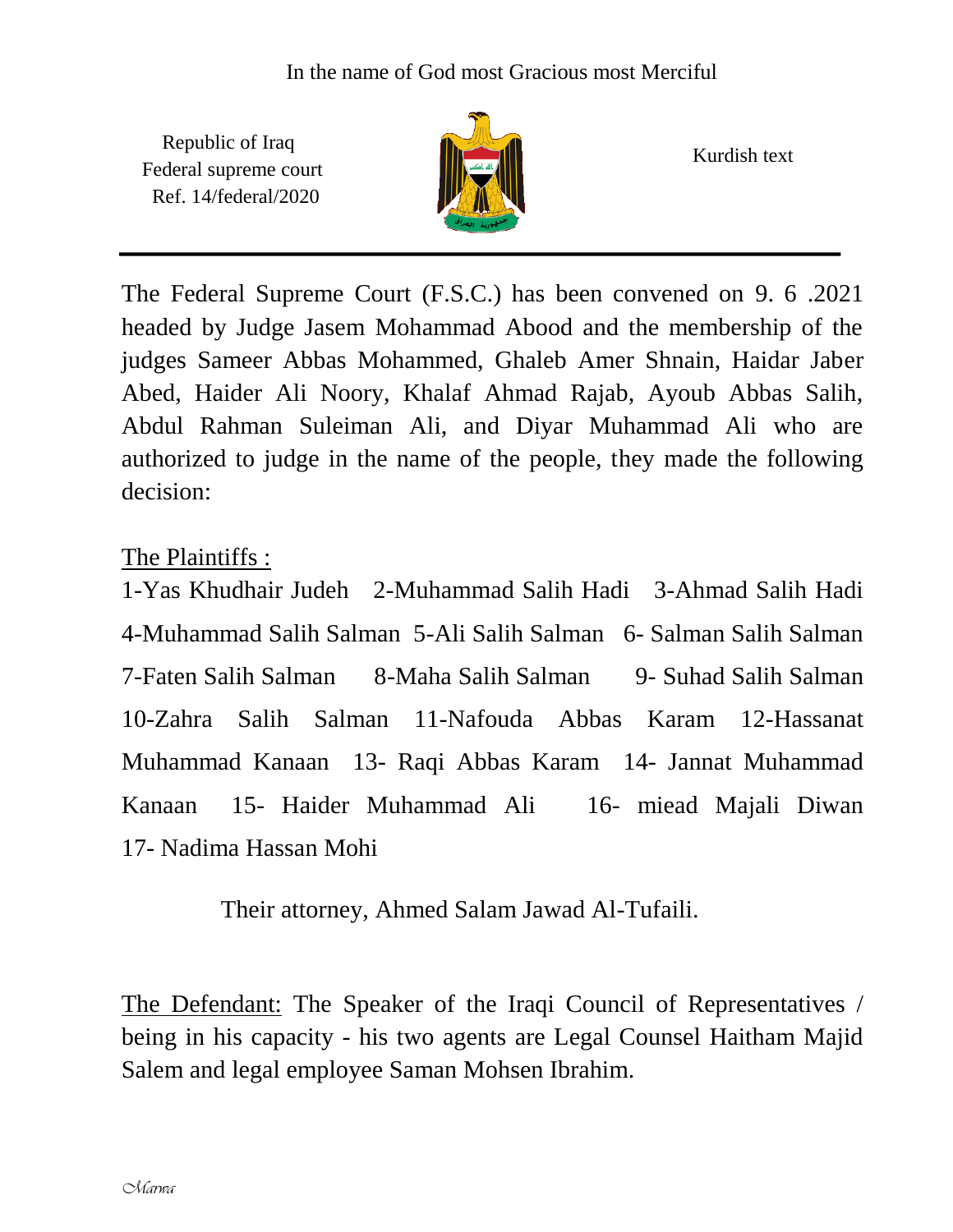The plaintiffs claimed, through their attorney, Lawyer Ahmed Salam Jawad Al-Tufaili, in the lawsuit petition No. (14/federal/2020), whose summary included: (The distinguished Iraqi Council of Representatives had previously issued Law No. (2) of 2020 the Second Amendment Law to the Law of Compensation for those Affected by Military Operations, Military Mistakes, and Terrorist Operations No. (20) of 2009, amended (Article 12, Paragraph  $4<sup>th</sup>/$  alif) which stipulates (if the martyr is single or divorced, or whose wife and parents died before or after him) brothers and sisters are entitled to the pension and the plot of land stipulated by the provisions of this law. brothers and sisters) without limiting their being on the father's side of the mother's side, so the brothers from the father and the mother and the brothers to the father are in the same rank because injustice and persecution are the rights of all family members, whether they are brothers from the mother or the father, because of the division and differences between brothers and sisters caused by this text and siblings, since all previous laws did not address this issue, and for what has been presented, I ask your esteemed court to rescind the law and issue your just decision in the service of the public interest). Article  $(1/3<sup>rd</sup>)$  of the bylaw for conducting the workflow of the FSC No. (1) of 2005, and the defendant/ being in his capacity was notified of the lawsuit petition and it was answered according to the list of his attorney dated 17/2/20, and his pleas were summarized as: (1) The plaintiff's attorney did not indicate the constitutional text that he claims to violate. (2) The text under appeal was a legislative option in accordance with the powers of the Council of Representatives under Article  $(61/1<sup>st</sup>)$  of the Constitution and does not violate any of the constitutional texts, and the aforementioned text was in accordance with the provisions Inheritance in Iraqi law, and for the reasons presented above and what your esteemed court sees, we request that the case be dismissed and that the plaintiffs be charged with all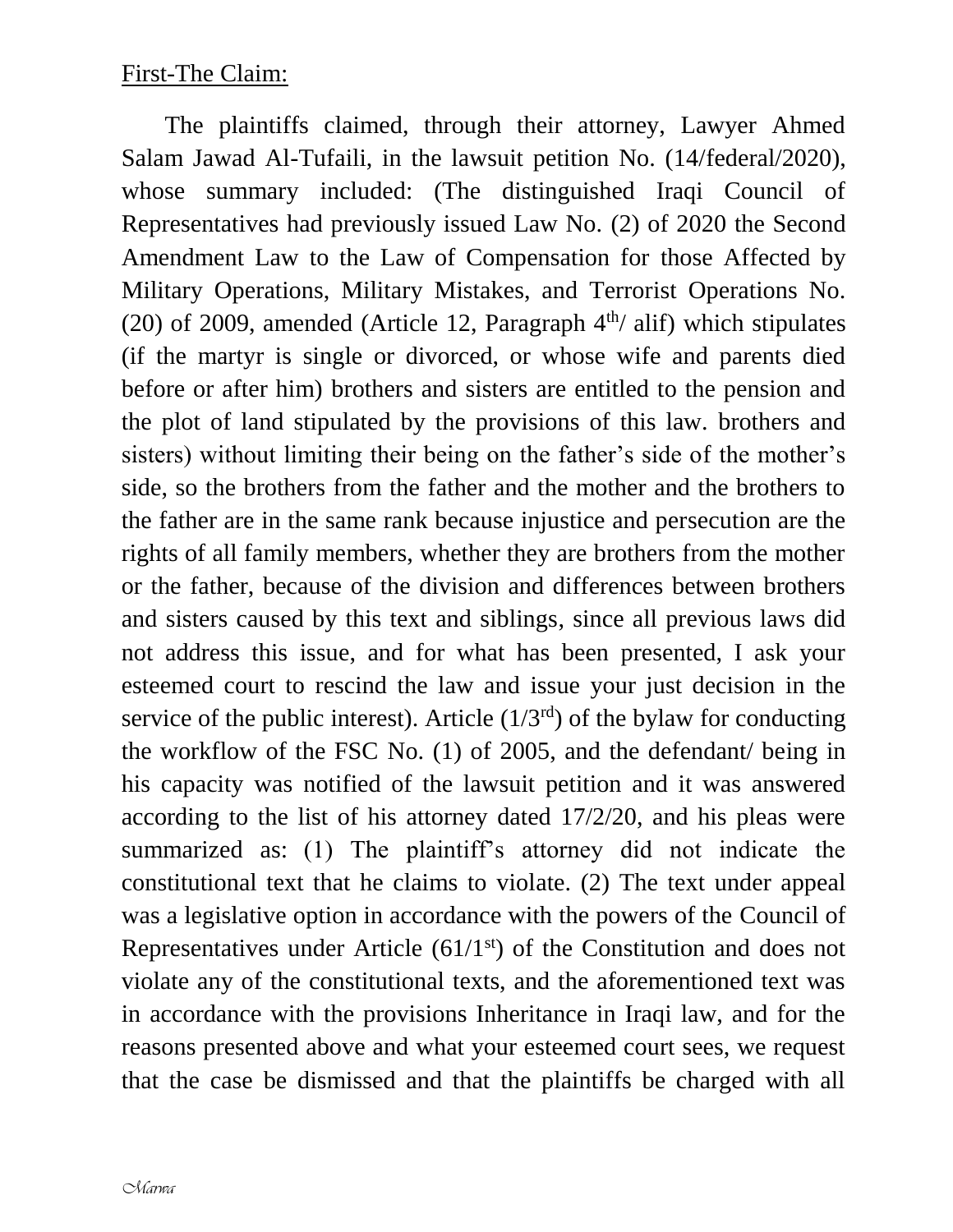judicial expenses), the plaintiffs were notified of the answer list submitted by the defendant's attorney/ being in his capacity and it was answered according to the list of the attorney general of the plaintiffs dated 2/3/2020 , which included its summary (1- The esteemed Iraqi Council of Representatives has violated the Iraqi Constitution of 2005 when issuing Law No. (2) of 2020, where Article  $(132, \text{ paragraphs } 1^{\text{st}})$ of it stipulates that (the state guarantees the care of the families of martyrs, political prisoners and those affected by the abusive practices of the former regime) and that The last amendment to the Martyrs Foundation Law No. (20) of 2020 was unfair and harmed the rights of my clients and hundreds of individuals who benefited from the state grant to the families of the martyrs, as most of them have received a pension since 2009 according to Martyrs Foundation Law No. (3) of 2006, which was amended by Martyrs Foundation Law No. (2) of 2016, but my clients were surprised that they are brothers from the father, their pensions were cut off for ambiguous and illegal reasons ((because they received their salaries on the basis of Law No. (20) of 2016)) which provides for the divorce of brothers and sisters and which applies to its release. 2- I would also like to point out to your esteemed court that the Martyrs Foundation Law No. (2) of 2016 stated in the text of (Article 1, paragraph  $2<sup>nd</sup>$ ) of it the term brothers are absolute and did not specify whether the brothers were on the father's side of the mother's side. Therefore, based on the text of the above article, my clients are covered by rights and the privileges stipulated in the above law. 3- I would like to make it clear to you that the law of the Martyrs Foundation considers the brothers and sisters to be from the martyr's family, and the answer of the Martyrs Foundation / the Legal Department according to their letter No. (26703/14/802) on 22/11/2018 where the expression "brothers and sisters is absolute and the absolute applies" was mentioned in it on firing it.  $\epsilon$ - I would like to explain to your esteemed court the retirement salary that was distributed to the families of the martyrs, as it is considered a grant according to the law because it is distributed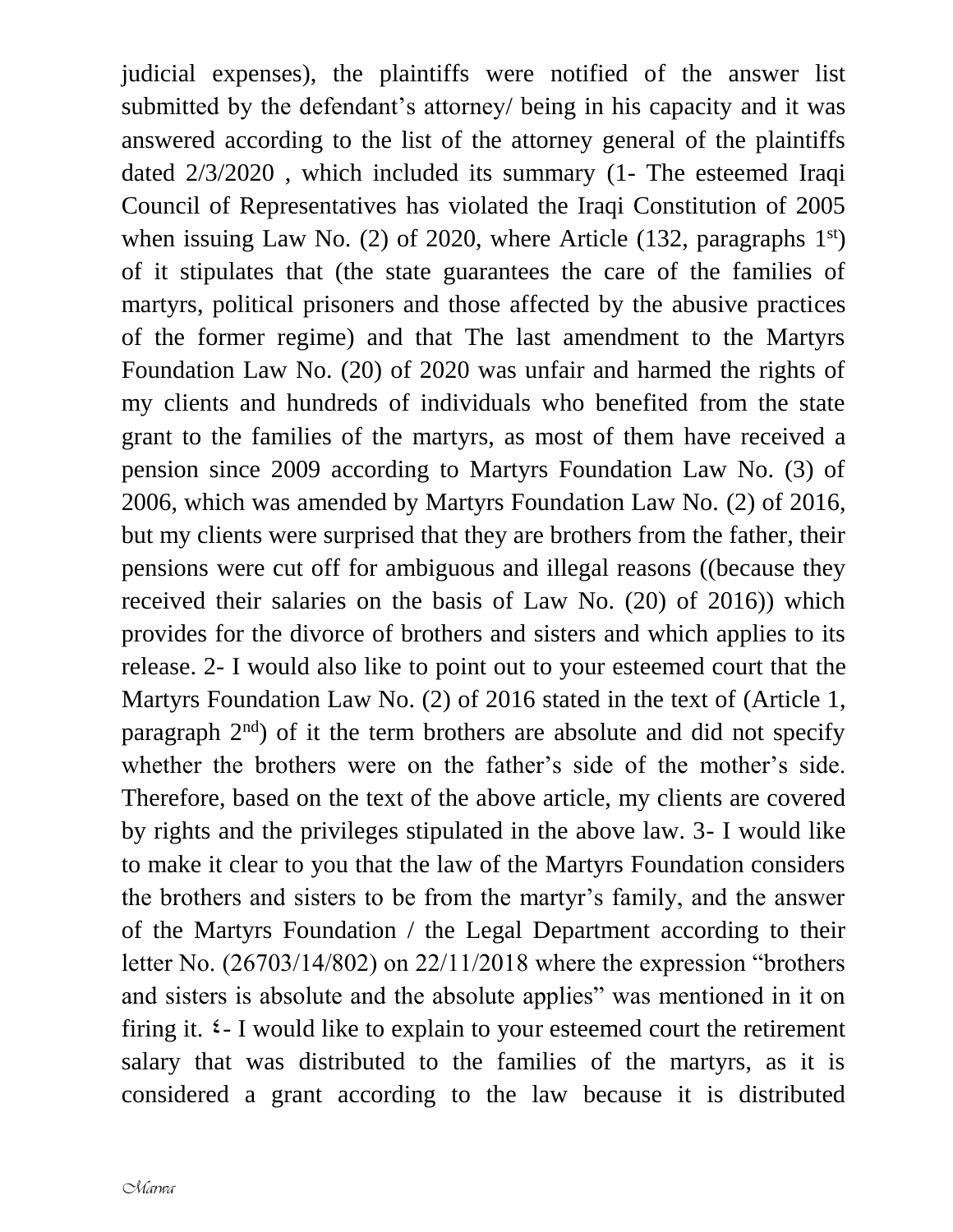according to the shares in the legal division that the families of the martyrs' highlight, and that the division of the salary only came based on the Almighty's saying in the name of God, the Most Gracious, the Most Merciful "the male's share is equivalent to that of two females" God Almighty has spoken the truth, and thus Law No. (2) of 2020 came unfair to the rights of my clients, and there is also a great injustice to the brothers from the Christian and Yazidi sect, for they also have martyrs during the time of the former regime. Thus, Law No. (20) of 2020 violates the rights of my clients, as it leads to the fragmentation of the same family, as all brothers are from one consanguine. 5- I also explained to your justice that the half-brother is the brother of the wife who is widowed or divorced from her husband and marries another husband who is a stranger to her children and not the man who marries two or more. The last of the Martyrs Foundation Law No. (2) of 2020, which leads to the fragmentation of one family and the sowing of strife and hatred, and this is not permitted by Sharia and law, so the Parliament has violated the Iraqi Constitution of 2005 with its articles (2, 61, 132) which calls for family unification the one and not to prejudice their rights, just as the legislator violated the ruling of the Federal Court, which states that any legislation is unconstitutional unless the approval of the government is taken initially, as the Council of Representatives did not submit the law to the Council of Ministers, and as a result it becomes unconstitutional, so I ask your esteemed court to invalidate Law No. (20) of 2020 and issued your fair decision in the public interest), After completing the required procedures in accordance with Article  $(2/1<sup>st</sup>)$  of the aforementioned bylaw, the day  $11/5/2021$  was set as the date for pleading in implementation of the provisions of (Article  $2/2<sup>nd</sup>$ ) of the mentioned bylaw and in which the court was formed and the parties to the case were called, but the defendant/ being in his capacity and his attorneys, appeared on behalf of the defendant, and neither the plaintiffs nor their attorneys attended despite the notification. The court noted that the plaintiffs' attorney submitted a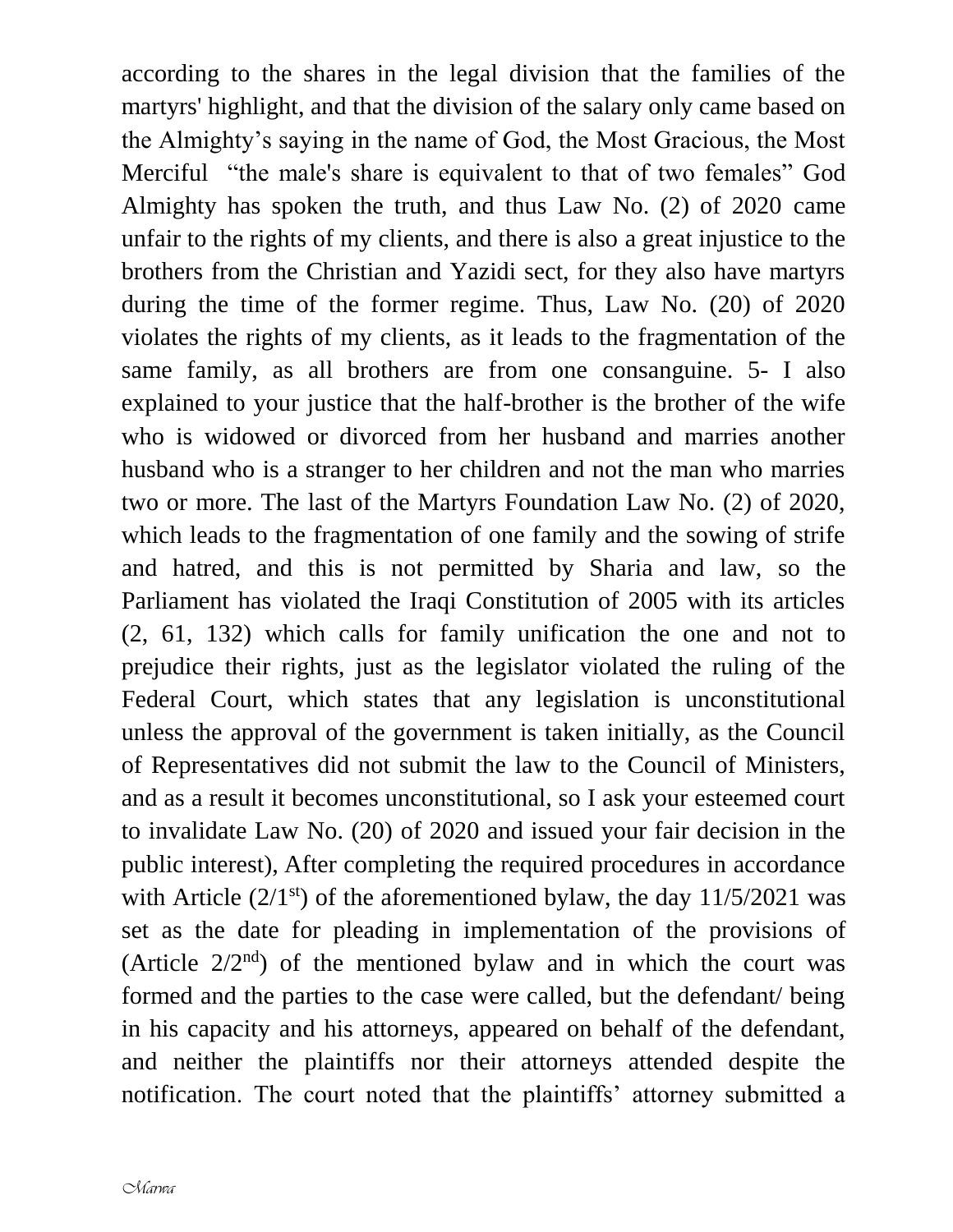request to this court on 11/5/2021, requesting to postpone the date of the pleading to a new date, and for the legitimacy of the request, it was decided to accept it and postpone the pleading until 9/6/ 2021, and with it, the court was formed and the two parties were called, so their attorneys attended and the public pleading commenced. The court reviewed the lawsuit petition and the plaintiff's attorney repeated what was stated in the lawsuit petition. The defendant's attorney/ being in his capacity responded, we request that the case be rejected for the reasons mentioned in the regulation dated 17/2/2020, the court checked the regulations presented by the two parties' attorneys, and after the two parties' attorneys repeated their last statements and requests, the court found that the case became complete for the reasons of the ruling, so it decided to conclude the pleading and issued a decision The following decision had made clear public:

## Second-The Decision:

 After scrutiny and deliberation by the FSC after reviewing what was stated in the plaintiffs' lawsuit, submitted to this court by their attorney, Ahmed Salam Jawad Al-Tufaili, No. (14/federal/2020), it became clear that its summary included: (Challenging the constitutionality of Law No. (2) of 2020 Law (Second Amendment to the Compensation Law). Those affected by war operations, military mistakes and terrorist operations No. (20) of 2009, as amended), especially the provisions of Article  $(12$  Paragraph  $4<sup>th</sup>/ali f$ ) thereof, which states that (if the martyr is single or divorced, or (whose wife and parents died before or after him)) brothers and sisters are entitled to the pension and the plot of land stipulated by the provisions of this law, and if they are not available, it is transferred to the non-brothers and sisters, and the provision of this item applies to those covered by Law No. (2) of 2016, for violating the provisions of Articles (2, 61, 132) of The Constitution of the Republic of Iraq for the year 2005, as Article (2) of it stipulates that (First - Islam is the official religion of the state, and it is a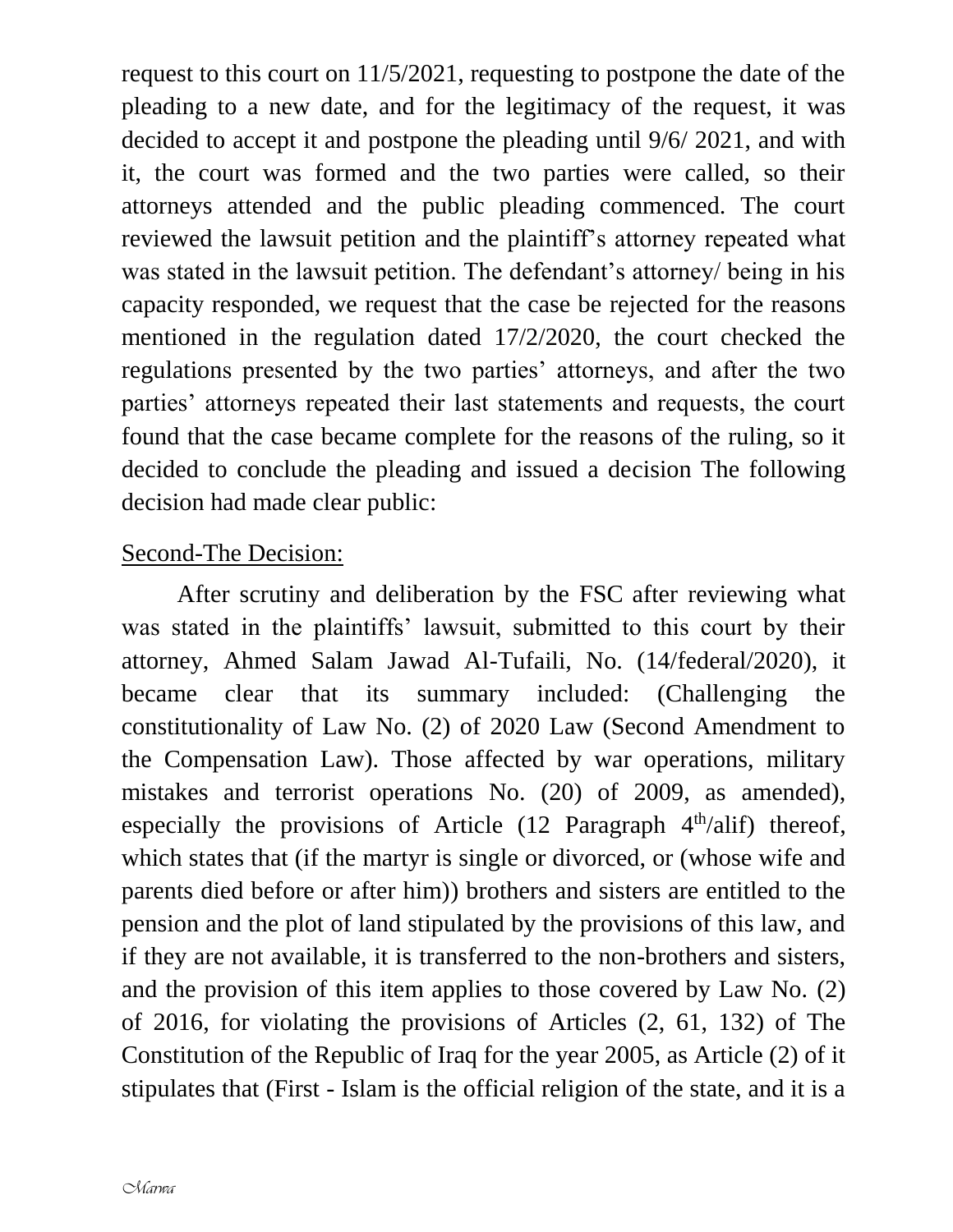basic source of legislation: **A -** It is not permissible to enact a law that contradicts the constants of the provisions of Islam. **B -** It is not permissible to enact a law that contradicts the principles of democracy. **C -** It is not permissible to enact a law that contradicts with the basic rights and freedoms stipulated in the Constitution), as stipulated in Article (61 the Council of Representatives shall be competent in the following: First - Enacting federal laws...) As for Article  $(132/1<sup>st</sup>)$  of it, it stipulates that (The State shall guarantee care for the families of the martyrs, political prisoners, and victims of the oppressive practices of the defunct dictatorial regime). The FSC finds that the formal conditions for filing a constitutional lawsuit before this court are available, due to the availability of jurisdiction, litigation and interest, and therefore the plaintiffs' lawsuit falls within the jurisdiction of this court based on the provisions of Article  $(93/1<sup>st</sup>)$  of the Constitution of the Republic of Iraq of 2005 and Article  $(4/1<sup>st</sup>)$  ) of the FSC Law No. (30) of 2005 as amended by Law No. (25) of 2021, This is because both the plaintiff and the defendant/ being in his capacity are considered legal opponents who meet the conditions of litigation and have the legal capacity to sue, and the plaintiffs have an interest in filing a lawsuit, as they were included in the provisions of Article  $(12,$  paragraph  $4<sup>th</sup>/ailf)$  of the law in question, and thus a lawsuit The plaintiffs fulfill the conditions stipulated in Articles (44, 45, 46, 47) of the Civil Procedures Law No. (83) of 1969, as amended, and the conditions stipulated in Article (6) of the bylaw for conducting work in the FSC No. (1) of 2005, Which means that the plaintiffs' suit is acceptable in form, and with consideration of the objective aspects and the contention of the defenses, which focused on challenging the unconstitutionality of the text of Article  $(12,$  paragraph  $4<sup>th</sup>/ailf)$  of Law No.  $(2)$  of 2020 Law (Second Amendment to the Compensation Law for Victims). As a result of war operations, military mistakes, and terrorist operations No. (20) of 2009, as amended). For the reasons referred to above in detail, the Federal Supreme Court finds that the contested law is unconstitutional,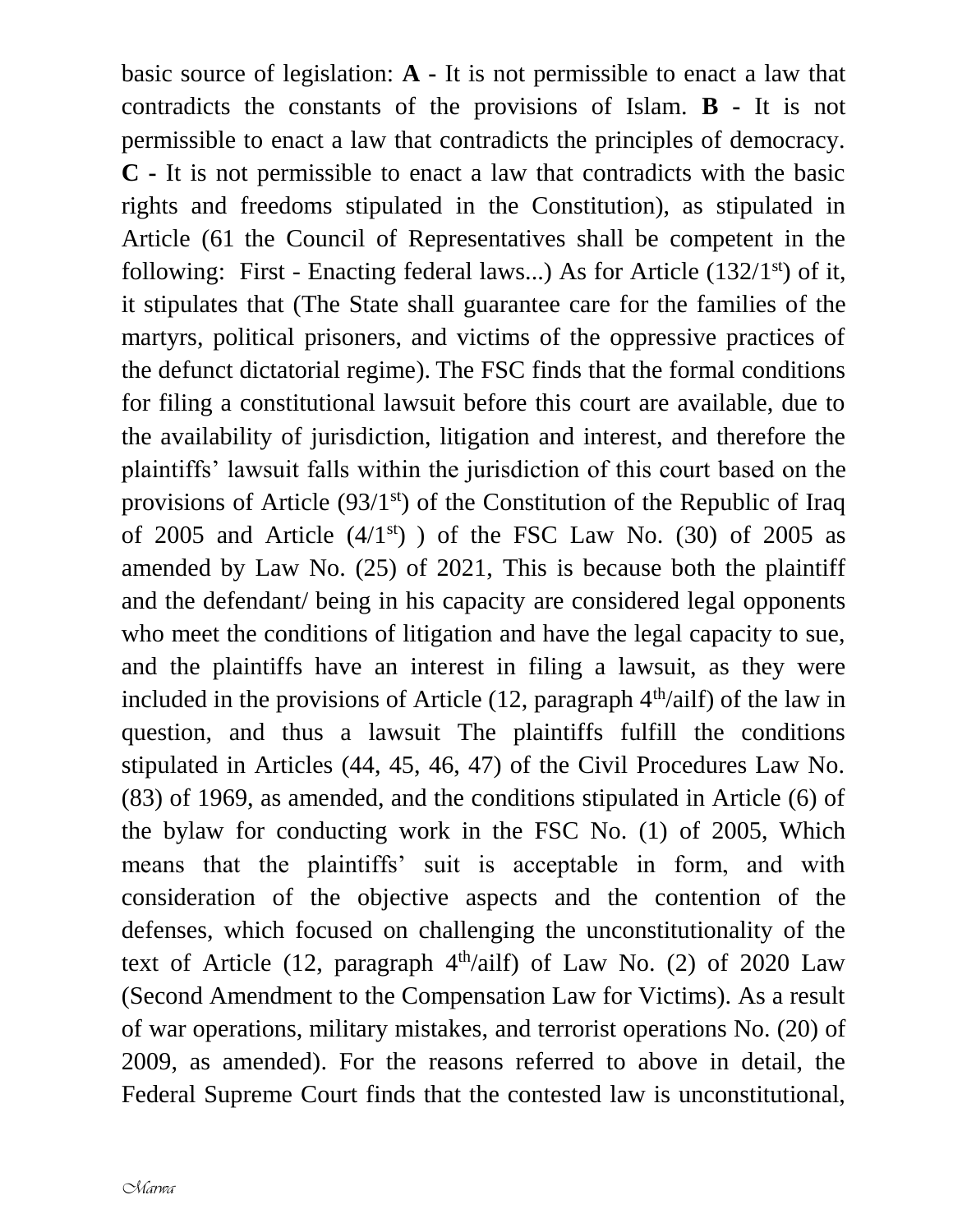especially the text of Article  $(12,$  Paragraph  $4<sup>th</sup>/ailf)$  of it, did not include any violation of the provisions of the Constitution of the Republic of Iraq of 2005, especially articles (2, 61, 132) therefore, the plaintiffs' case is obligatory to respond, for the following reasons: 1- Article (12, Paragraph 4<sup>th</sup>/alif) of Law No. (2) of 2020 Law (Second Amendment to the Law of Compensation for Those Affected by War Operations, Military Mistakes and Terrorist Operations No. (20) of 2009 as amended) stipulates that (in the event that the martyr is single or divorced) Or (whose wife and parents died before or after him) is entitled to the pension and the plot of land stipulated in the provisions of this law, the brothers and sisters, and in the event that they are not available, it shall move to the half-brothers and sisters, and the provision of this item applies to those covered by Law No. (2) of 2016). The FSC did not find any contradiction between the aforementioned text and the text of Article  $(2/1<sup>st</sup>/alif)$  of the Constitution, which stipulates that (No law may be enacted that contradicts the established provisions of Islam), that is because Article (1) of the Law No. 20 of 2009 amending the Law on Compensation for Those Affected by War Operations, Military Errors and Terrorist Operations stipulates that (this law aims to compensate every natural person who has been harmed as a result of military operations, military mistakes and terrorist operations and to determine the damage and its severity and the basis for compensation About him, and how to claim it), as stated in the reasons for the legislation of Law No. (2) of 2020 the Second Amendment Law to the Law of Compensation for Those Affected by War Operations, Military Mistakes and Terrorist Operations No. (20) of 2009 amended (in order to include and fair the segments of the martyrs and their equality with all rights and privileges Granted in accordance with the laws valid, and alleviating the suffering of citizens in areas that have been affected by war operations, military mistakes and terrorist operations... as well as including the families of martyrs and injured members of the internal security forces, armed forces and security services with the privileges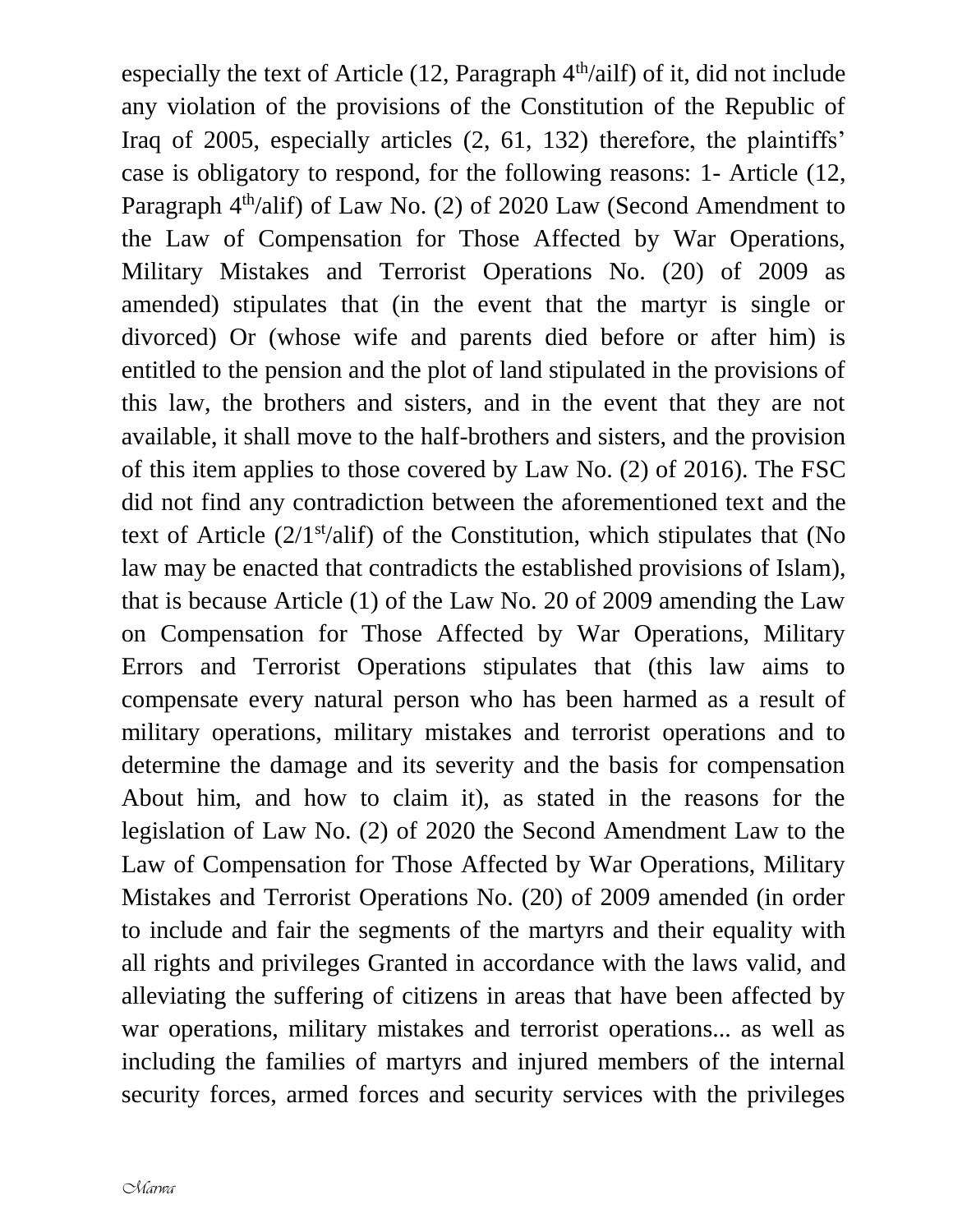stipulated in the law...) it is inferred from the foregoing that the purpose of the amended law and the Second Amendment Law contested for its unconstitutionality is to compensate the affected and the families of the martyrs and the injured, and the goal of compensation lies in reparation, because compensation revolves around existence and non-existence with the damage and that the legislator, through the origin of the law and its second amendment, clarified the policy that he pursues in Determining the nature of compensation and its beneficiaries, the manner in which it is granted and the procedures for obtaining it. Therefore, the amount of compensation is not considered a legacy or an inheritance, and therefore there is no justification for distributing its amount to those who deserve it according to the legal division of the martyr covered by its provisions, which means that determining the beneficiaries of the amount of compensation was based on the philosophy that he embraced The legislator in reparation for the damage and determining the beneficiaries, based on who is closest to the martyr among his family members, and according to the intense pain they feel and the real grief and sorrow that befell them as a result of the martyrdom of one of the family members. Naturally, the extent of grief and sorrow that befalls the brother as a result of the martyrdom of his brother is greater in terms of quantity and quality than that which afflicts the brother The half-brother on the father's side of the mother's side, and since the amount of compensation is not considered inheritance, so defining who is entitled to it is contrary to the general legal rules related to inheritance established under the legal oath of the martyr, is not in violation of the provisions of Article  $(2/1<sup>st</sup>/alif)$  of the aforementioned constitution above. 2- The Parliament's legislation for Law No. (2) of 2020 Law (Second Amendment to the Law on Compensation for Those Affected by War Operations, Military Mistakes and Terrorist Operations No. (20) of 2009, as amended), especially the text of Article  $(12 \text{ Paragnah } 4^{\text{th}}/\text{alif})$  thereof, which is challenged not to Its constitutionality was based on the competence and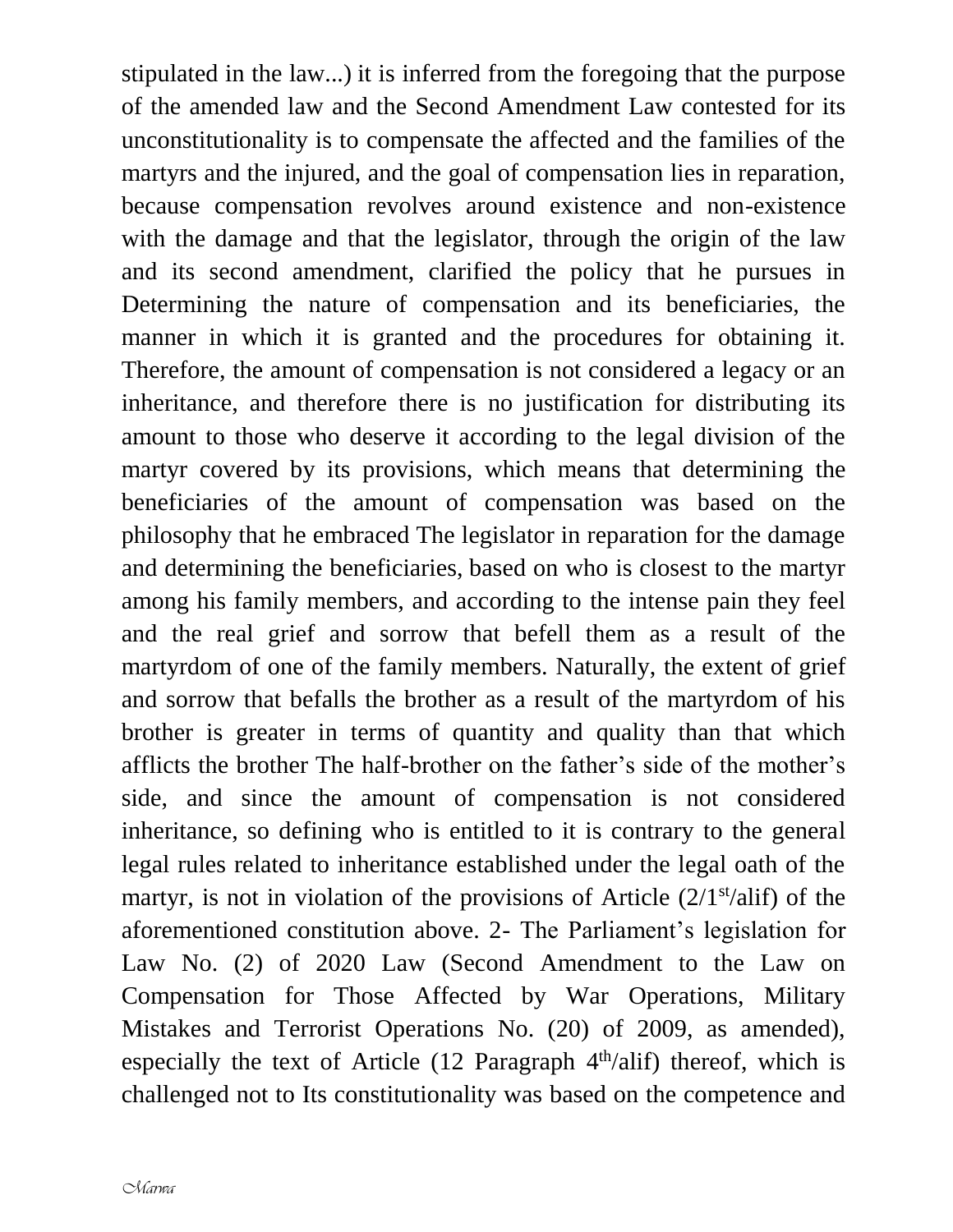powers assigned to it under Article  $(61/1<sup>st</sup>)$  of the Constitution of the Republic of Iraq for the year 2005, which stipulated that: (the Council of Representatives shall be competent in the following: First - Enacting federal laws…) the issuance by the Council of Representatives of the law challenged by its unconstitutionality means raising the excess of exercising its original jurisdiction in legislating laws based on the provisions of the constitution, as long as it was initiated in accordance with the controls stipulated in the Constitution. 3- Legislation of the law subject to challenge is unconstitutionality, and the origin of the law in place of the aforementioned Second Amendment came in line with the provisions of Article  $(132/1^{st}, 2^{nd}$  and  $3^{rd}$ ) of the Constitution of the Republic of Iraq and in light of the obligations referred to in the aforementioned article on the state represented by the government and its authorities All those based on its guarantee, care for the families of the martyrs, political prisoners, and those affected by the arbitrary practices of the former dictatorial regime, and to compensate the families of the martyrs and those injured as a result of terrorist acts, Especially since Paragraph  $(3<sup>rd</sup>)$  of the aforementioned article stipulated organizing the state's guarantee of care or compensation for those who are entitled to one or both of them referred to above, by law, which means that the Iraqi parliament was keen to activate Article (132) of the constitution in reality, He issued the necessary laws that were consistent with the general provisions of the aforementioned article, in appreciation of the sacrifices, heroisms and blood that were shed in order to preserve Iraq's independence, sovereignty, stability, unity, security, dignity and freedom. Thus, determining the compensation beneficiaries and their arrangement and hierarchy according to the rule of the closest, the closest does not mean a violation of the law in question, the provisions of Article (132) of the applicable constitution, which means that Law No. (2) of 2020 is the Law (Second Amendment to the Law on Compensation for Those Affected by War Operations, Military Mistakes and Terrorist Operations No. (20) for the year 2009,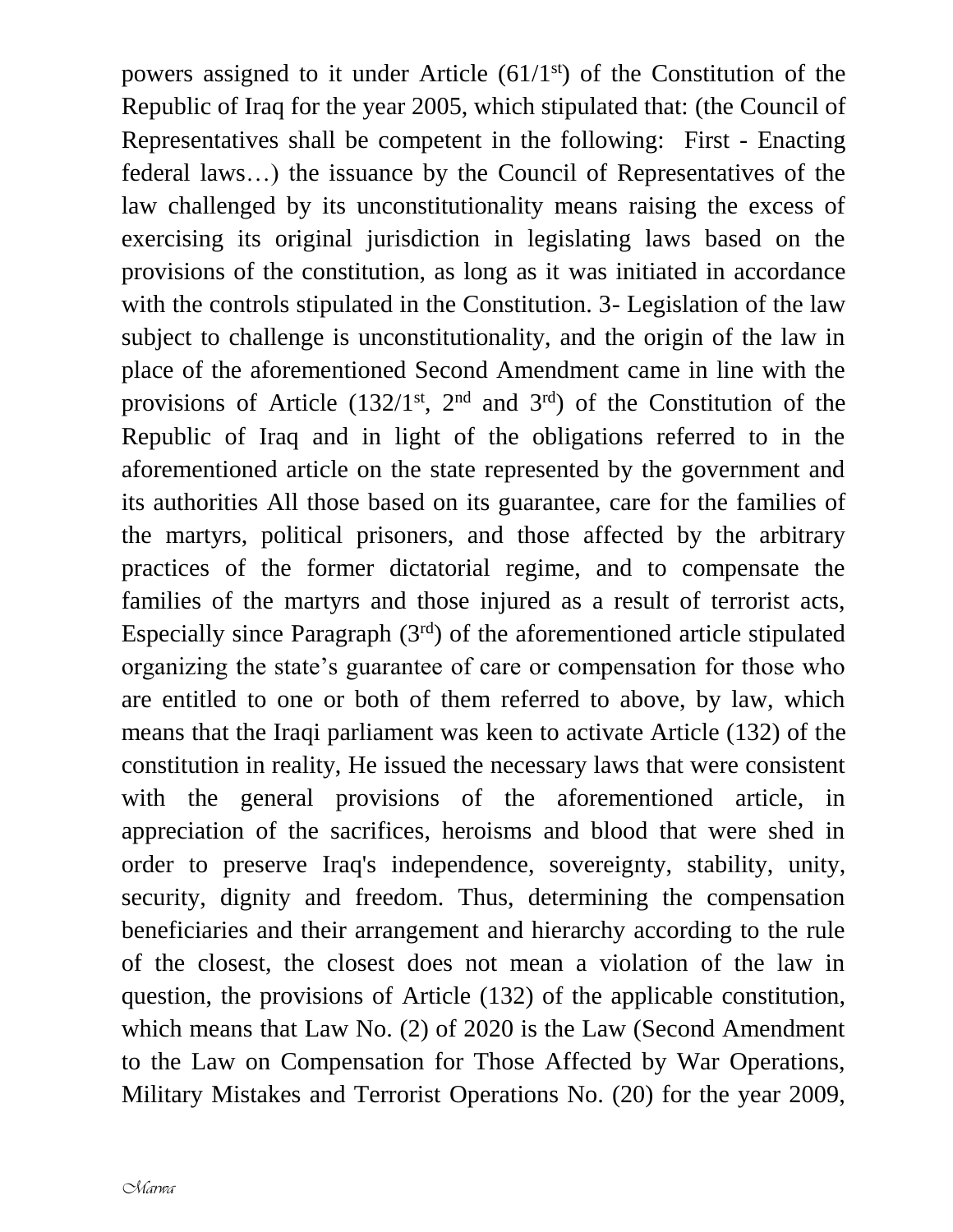as amended), especially the provisions of Article  $(12,$  Paragraph  $4<sup>th</sup>/alif)$ thereof, did not include any violation of the provisions of the Constitution of the Republic of Iraq in Articles (2, 61, 132) of it,

Thus, the plaintiffs' suit is obligatory to respond, and for the foregoing, the FSC decided to rule by First – to reject the plaintiffs' suit: 1- Yas Khudhair Judeh 2- Muhammad Saleh Hadi 3- Ahmad Saleh Hadi 4- Muhammad Saleh Salman 5- Ali Saleh Salman 6- Salman Saleh Salman 7- Faten Saleh Salman 8- Maha Saleh Salman 9- Suhad Saleh Salman 10- Zahra Saleh Salman 11- Nafudah Abbas Karam 12- Hasanat Muhammad Kanaan 13- Raqi Abbas Karam 14- Jannat Muhammad Kanaan 15- Haider Muhammad Ali 16- Date of Majali Diwan 17- Nadima Hassan Mohy). Second - To charge the plaintiffs referred to in Paragraph (First) the attorney fees of the defendant's attorney, the Speaker of the Council of Representatives/ being in his capacity, the legal advisor Haitham Majed Salem and the legal employee Saman Mohsen Ibrahim, an amount of one hundred thousand dinars, distributed according to the legal ratios. Based on the provisions of Articles (93 and 94) of the Constitution of the Republic of Iraq for the year 2005 and Article  $(5/2<sup>nd</sup>)$  of the FSC Law No. 30 of 2005 amended by Law No. 25 of 2021 and publicly understood on (2/Dhu al-Qa'dah/1442) coinciding with 13/June/ 2021.

Council / being in his capacity / being in their capacity